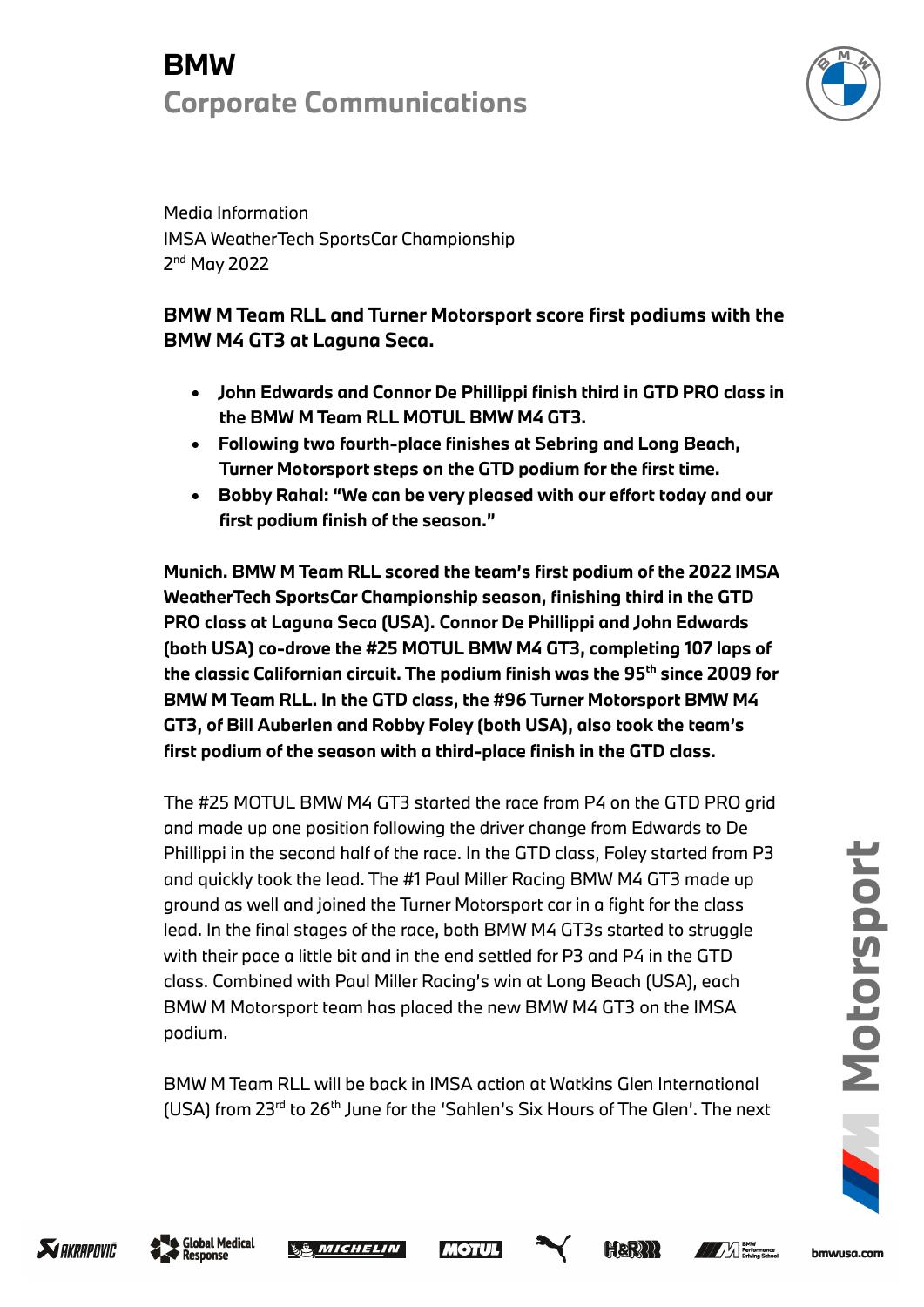## **BMW Corporate Communications**



IMSA race for the GTD teams will be from 13<sup>th</sup> to 15<sup>th</sup> May at Mid-Ohio Sports Car Course (USA).

### **Quotes after the race:**

**Bobby Rahal (Team principal BMW M Team RLL):** "We can be very pleased with our effort today and our first podium finish of the season. Connor and John put up a good fight. Our strategy and pit stops were right there. I am very proud of the team."

**Connor De Phillippi (#25 MOTUL BMW M4 GT3, BMW M Team RLL):** "It's great to have made the podium with the new BMW M4 GT3. The entire team made the best of what we had today so I believe we can be proud of the effort."

**John Edwards (#25 MOTUL BMW M4 GT3, BMW M Team RLL):** "We were fighting hard today. I certainly think we had second in our sights but could have just as easily missed the podium. It was close. We can be proud of everyone's effort today."

**Bill Auberlen (#96 BMW M4 GT3, Turner Motorsport):** "We have only been looking at the podium so far this season so to finally to be able to stand on it is very rewarding. We did not quite have the winning setup today, but we definitely showed we have a contender."

**Robby Foley (#96 BMW M4 GT3, Turner Motorsport):** "We led a lot of the race and managed the gap for the first three-quarters. The competition seemed to have a bit more over the long run. We learned a lot today and we should be very happy with our first podium of the season."

**Media Contact.**

**Andrea Schwab**  Spokesperson BMW M Phone: +49 (0) 151 601 60988 **7 Motorsport**